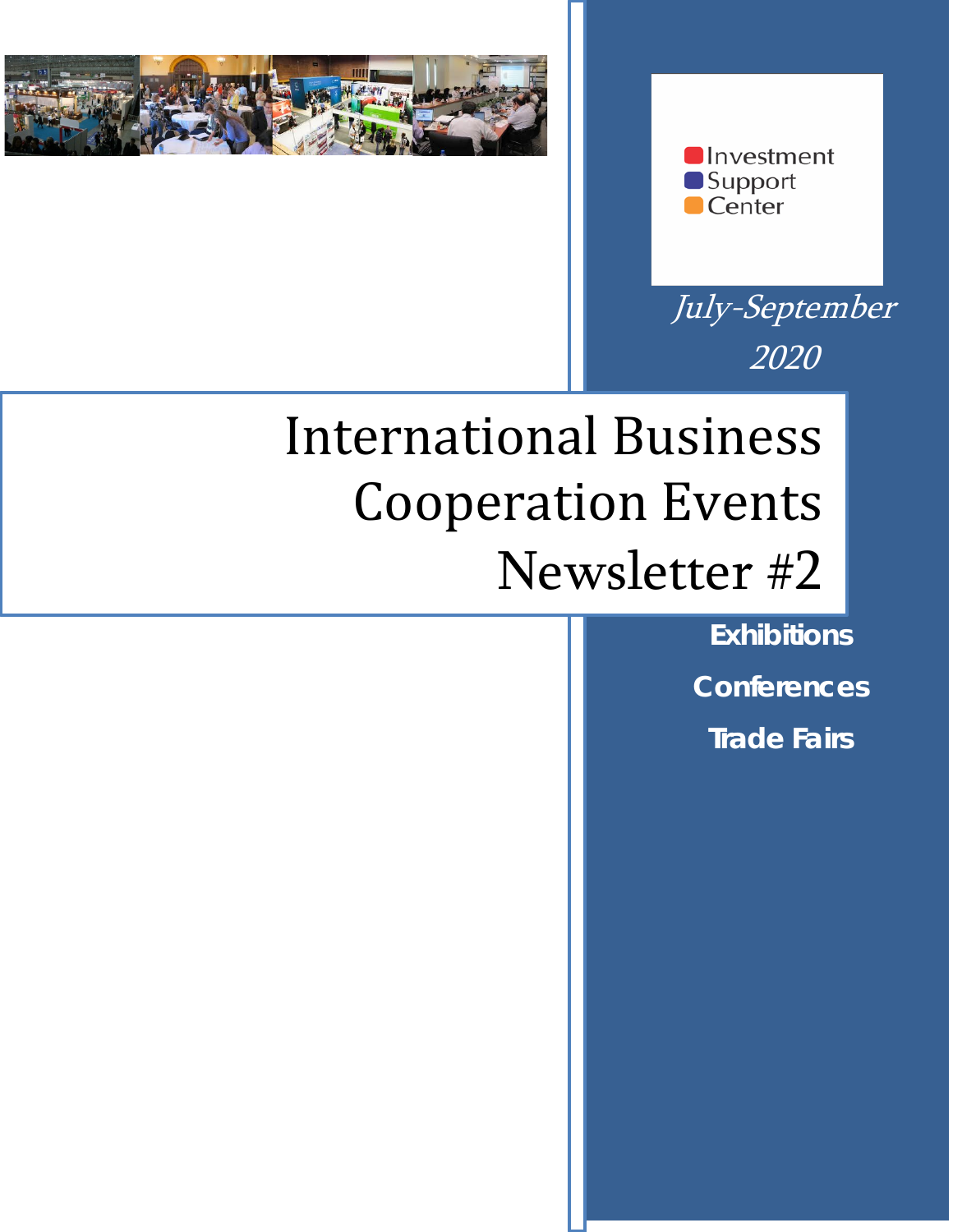## **July**

## **BIOFACH CHINA**

**International Organic Trade Fair Organiser** Nürnberg Messe China Co., Ltd. Rm. 3508-3510, Tower I, Kerry Everbright City No. 218 Tianmu Rd. (W) 200070 Shanghai China, People's Republic Fon: +86 21 5228-4010 Fax: +86 21 5228-4011 [info@nm-china.com.cn](mailto:info@nm-china.com.cn) [http://www.nm-china.com.cn](http://www.nm-china.com.cn/) **Industry sector**

#### **Shanghai China, People's Republic 01.07.2020-03.07.2020**

Food, Beverage and Luxury Foodstuff, Cosmetics, Personal Hygiene, Wellness), Clothing, Fashion, Accessories

#### **Main product group**

Biological Horticulture, Victuals/Groceries, Ecological Products, Natural Products, Cosmetics, Toilet Requisites, Fabrics, Yarns, Cotton

## **EXPODENTAL**

**Dental Supplies, Services and Equipment Show Organiser** IFEMA Institucion Ferial de Madrid Avda. del Partenón, 5 28042 Madrid Spain Fon: +34 91 722-3000 Fax: +34 91 722-5801 [lineaifema@ifema.es](mailto:lineaifema@ifema.es) [http://www.ifema.es](http://www.ifema.es/) **Industry sectors** Dental Medicine, Dental Technology **Main product group** Dental Medicine, Technical Equipment for Dentists, Dental Instruments, Surgery Supplies

**Madrid, Spain**

**02.07.2020-04.07.2020**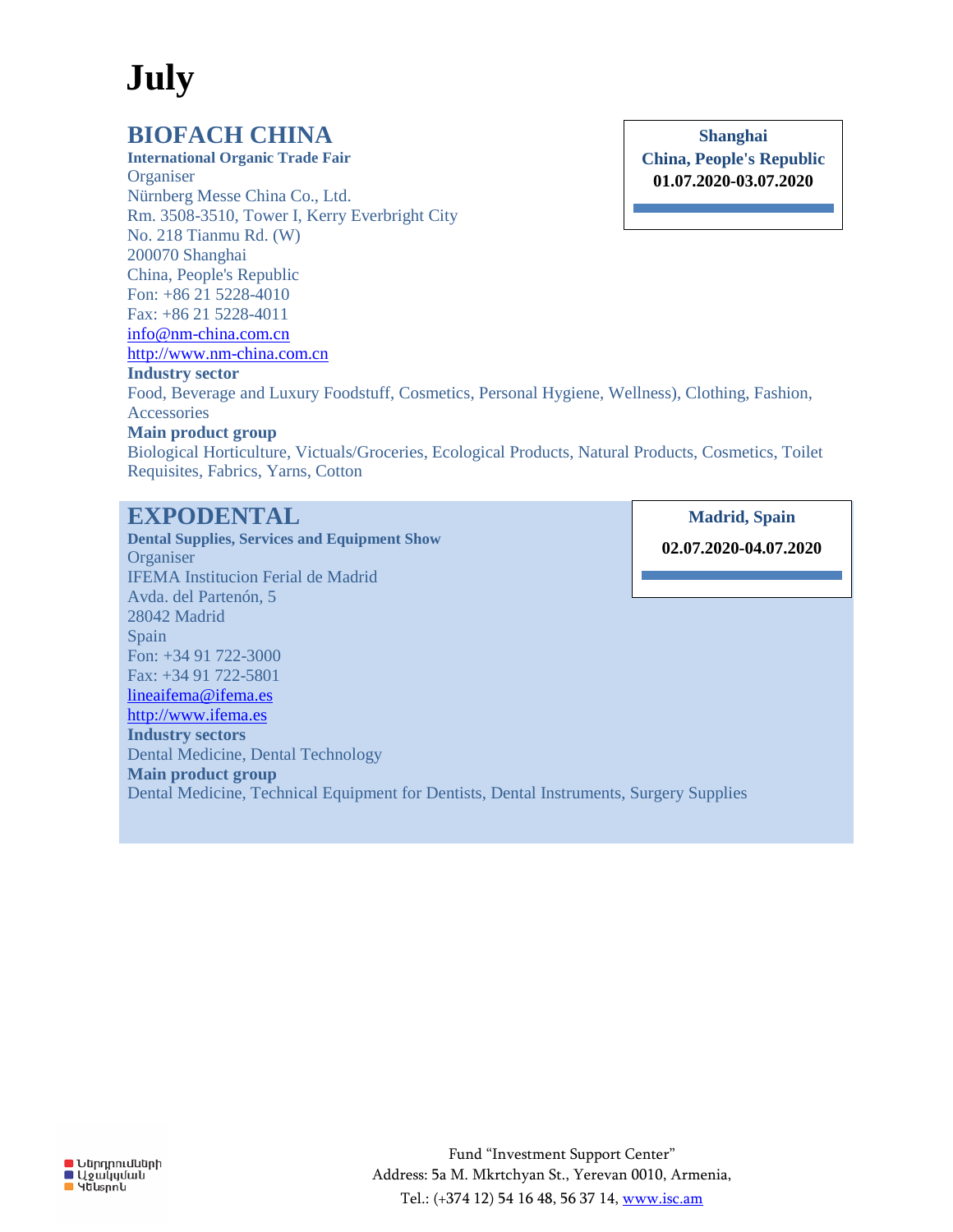#### **O** Ներդրումների **U**gwyydwu **G** Huspnu

Fund "Investment Support Center" Address: 5a M. Mkrtchyan St., Yerevan 0010, Armenia, Tel.: (+374 12) 54 16 48, 56 37 14, www.isc.am

## **Iran Plex**

**Int. Exh. of Poultry, Livestock, Dairy & Related Industries Organiser** MILAD MOBTAKER SHARGH

2nd. Fl., No. 1 Akbari Alley, 22 Bahman St, Ashravi Esfahani Ave. Tehran Iran, Islamic Republic Fon: +98 21 44448-216

Fax: +98 21 44448-216 [info@miladgroup.net](mailto:info@miladgroup.net) [http://www.miladgroup.net](http://www.miladgroup.net/)

#### **Industry sectors**

Agriculture and Forestry, Landscape Gardening, Fisheries, Livestock Farming **Main product group**

Keeping Pets, Animal-breeding, Poultry, Poultry-farming, Livestock Farming, Feeding Stuff, Feeding Stuff Storage, Dairy Technology, Animal Breeding Techniques, Transport, Veterinary Medicines, Slaughter-House Equipment

#### **INNOPROM**

**Organiser** FORMIKA Underground stations Begovaya, Ulitsa 1905 goda Polezhaevskaya,1st Magistral'niy close,11, bldg 10 123290 Moscow Russia Fon: +7 495 981-5000 [info@formika.ru](mailto:info@formika.ru) [http://www.formika.ru](http://www.formika.ru/) **Industry sectors** Trade Fairs for Capital Goods **Main product group**

Machinery, Foundry Technology, Machine Parts, Machine Building, Drilling Technology, Tunnel Construction, Gears and Drives Technology, Machine Tools, Light Engineering, Furnaces, Industrial Equipment, Metalworking, Metal Processing, Environmental Engineering, Water Technology, Sewage Water Technology, Electrical Engineering, Building Materials, Electric Installation Equipment

## **PCIM Europe**

**\*digital event\* International Exhibition and Conference for Power Electronics, Intelligent Motion, Renewable Energy and Energy Organiser** Rotebühlstr. 83-85 70178 Stuttgart **Germany** Fon: +49 711 61946-0 Fax: +49 711 61946-91 [info@mesago.com](mailto:info@mesago.com) [http://www.mesago.com](http://www.mesago.com/) **Industry sector** Electrical Engineering, Electronics, Energy **Main product group** Semiconductors, Semiconductor Technology, Heat Generation, Sensors, Gears and Drives Technology, Microelectronics, Microsystem Technology, Net Work, Energy Storage, Energy Distribution, Energy

Management, Software, Measuring Systems, Testing Technology

## **Ekaterinburg, Russia**

#### **06.07.2020-09.07.2020**

**Nuremberg, Germany**

**07.07.2020-08.07.2020**

**Tehran, Iran, Islamic Republic**

**04.07.2020-07.07.2020**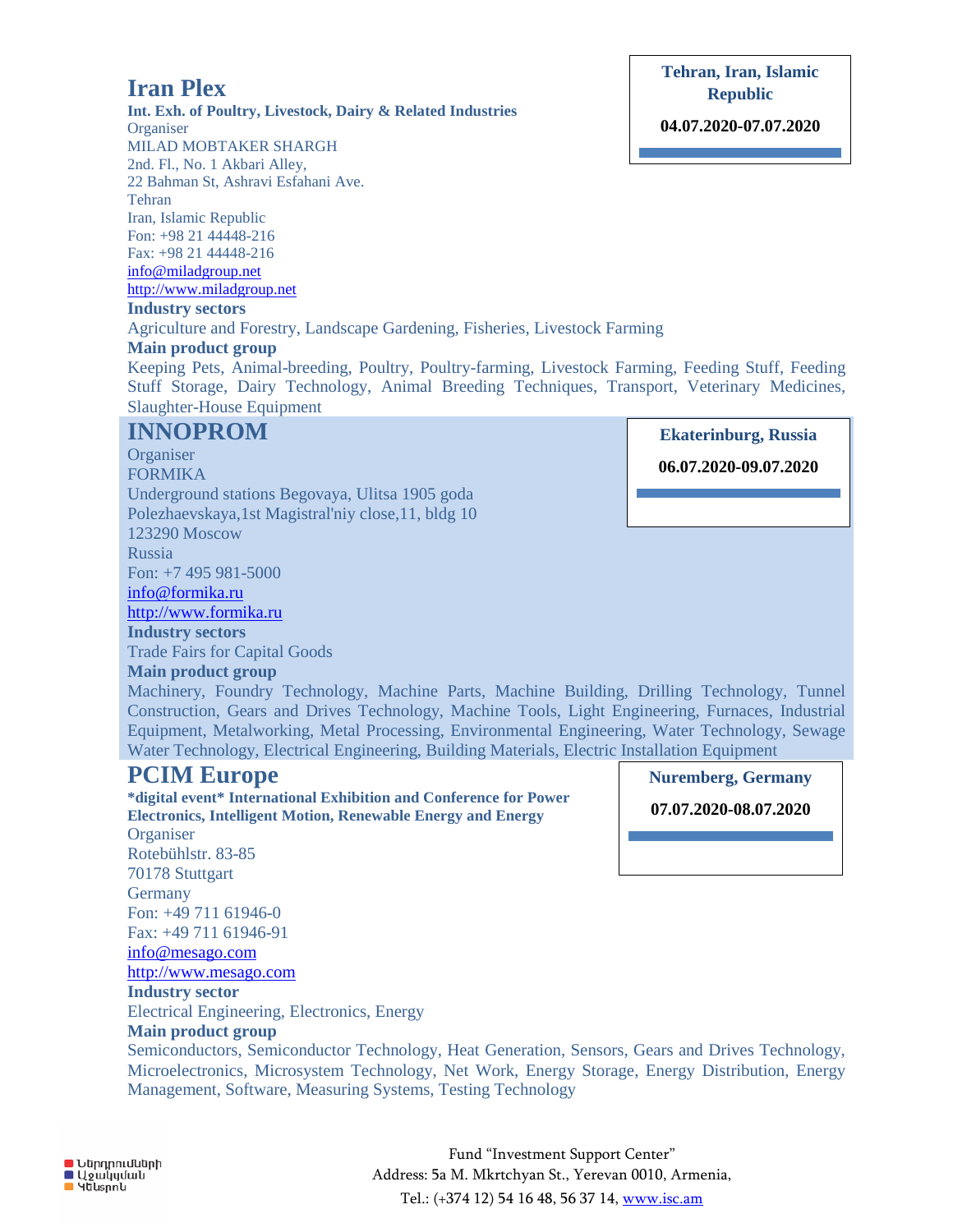| <b>Bakery China</b><br><b>International Trade Fair for the Baking and Confectionery</b><br><b>Industry</b><br>Organiser<br>China Association of Bakery & Confectionery Industry<br>No.B22 Fuwai Menwai Street<br>100833 Beijing<br>China, People's Republic<br>Fon: +86 10 68396576<br>Fax: +86 10 68396576<br>william_wj@126.com<br><b>Industry sector</b><br>Food Processing and Packaging Machinery<br><b>Main product group</b><br>Bakery Machinery, Basic Materials, Bakery Products, Packaging Machinery, Packaging Material,                                                                                                                                                                                              | <b>Shanghai, China, People's</b><br><b>Republic</b><br>21.07.2020-24.07.2020 |
|----------------------------------------------------------------------------------------------------------------------------------------------------------------------------------------------------------------------------------------------------------------------------------------------------------------------------------------------------------------------------------------------------------------------------------------------------------------------------------------------------------------------------------------------------------------------------------------------------------------------------------------------------------------------------------------------------------------------------------|------------------------------------------------------------------------------|
| Refrigeration, Deep-frozen Food Products, Decorations<br><b>Iran Beauty &amp; Clean</b><br><b>International Exhibition of Detergent, Cleanser, Hygienic,</b><br><b>Cellulose Products &amp; Related Machinery</b><br>Organiser<br>Samee Paad Novin (SPN.CO)<br>No: 19, 5th floor, building No: 39<br>Vahid Dastgerdi Ave Dr. Mosadegh Ave<br>1919733175 Tehran<br>Iran, Islamic Republic<br>Fon: +98 21 2640-9902<br>Fax: +98 21 2640-9905<br>iranfair@spnco.net<br>http://www.spnco.net<br><b>Industry sector</b><br>Cosmetics, Personal Hygiene, Wellness<br><b>Main product group</b><br>Toilet Requisites, Cosmetics, Hygiene, Detergents, Perfumery, Nails/Nail-Design, Childcare, Wellness,                                | Tehran, Iran, Islamic<br><b>Republic</b><br>21.07.2020-24.07.2020            |
| fitness, Packaging Technology, Professional Literature, Studio Equipment<br><b>HKTDC Hong Kong Electronics Fair (Spring)</b><br><b>Edition</b> )<br>Organiser<br>Hong Kong Trade Development Council<br>Exhibitions Department, Unit 13, Expo Galleria,<br>HKCEC, 1 Expo Drive, Wanchai<br><b>Hong Kong</b><br>Hong Kong, China SAR<br>Fon: +852 258 44333<br>Fax: +852 282 40249<br>exhibitions@hktdc.org<br>http://www.hktdc.com<br><b>Industry sector</b><br>Electrical Engineering, Electronics, Consumer Electronics, Multimedia<br><b>Main product group</b><br>Audio-Visual Technology, Computer Technology, Electric Household Appliances, Telecommunication,<br>Multimedia, Consumer Electronics, Electrical Appliances | Hong Kong, Hong Kong,<br><b>China SAR</b><br>25.07.2020-28.07.2020           |

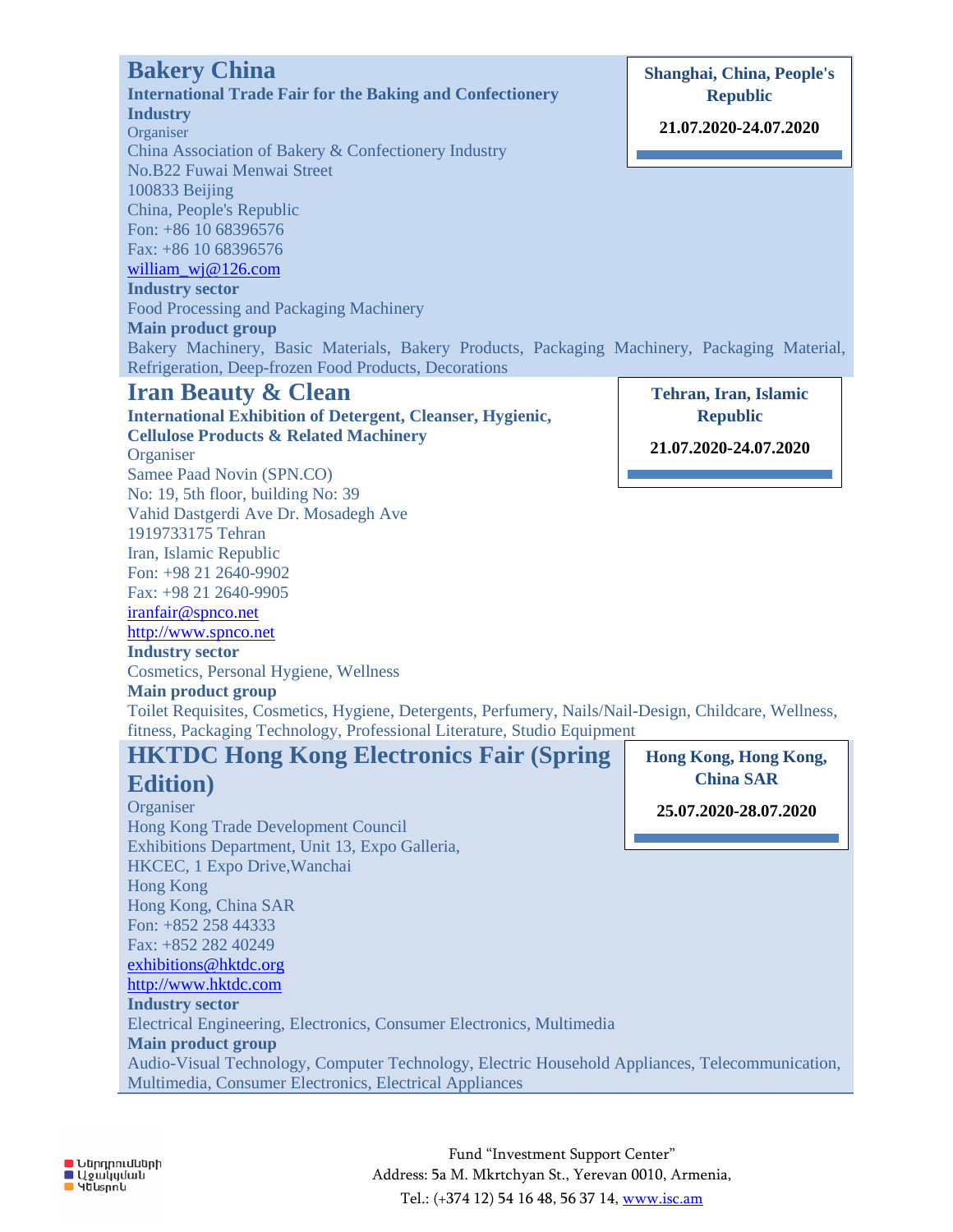## **August**

### **GDC**

**Games Developer Conference and Exhibition Organiser** UBM Americas 303 Second Street South Tower, 9th floor, Suite 900 San Francisco, CA 94107 United States of America  $F_{0n+1}$  415 947-6000 [communications@ubm.com](mailto:communications@ubm.com) [http://www.ubm.com](http://www.ubm.com/)

**San Francisco, United States of America**

**05.08.2020-06.08.2020**

**Industry sectors**

Consumer Electronics, Multimedia, Information and Communication Technology, Software, Toys, Games, Computer Games

## **Main product group**

Computer Games, Software

## **SIAL CANADA**

**International Food Exhibition** Organiser 2120, Rue Sherbrooke Est, Suite 901 H2K 1C3 Montreal Canada Fon: +1 438 476-2542 Fax: +1 514 289-1034 [info@sialcanada.com](mailto:info@sialcanada.com) [http://www.sialcanada.com](http://www.sialcanada.com/) **Industry sectors** Food, Beverage and Luxury Foodstuff, Food Processing and Packaging Machinery **Main product group** Foodstuff, Beverages, Food Processing Machinery

## **FishExpo**

**Specialized Exhibition for Fishing and Fish Farming Organiser** Ministerium für Agrarpolitik der Ukraine Kreschatik 24 01001 Kiev **Ukraine** Fon: +380 44 2787886 [http://www.minagro.kiev.ua](http://www.minagro.kiev.ua/) **Industry sectors** Agriculture and Forestry, Landscape Gardening, Fisheries, Livestock Farming **Main product group** Fish, Fishery Equipment, Fishery, Fish Farming Equipment

**Montreal, Canada 05.08.2020-07.08.2020**

**Kiev, Ukraine**

**11.08.2020-14.08.2020**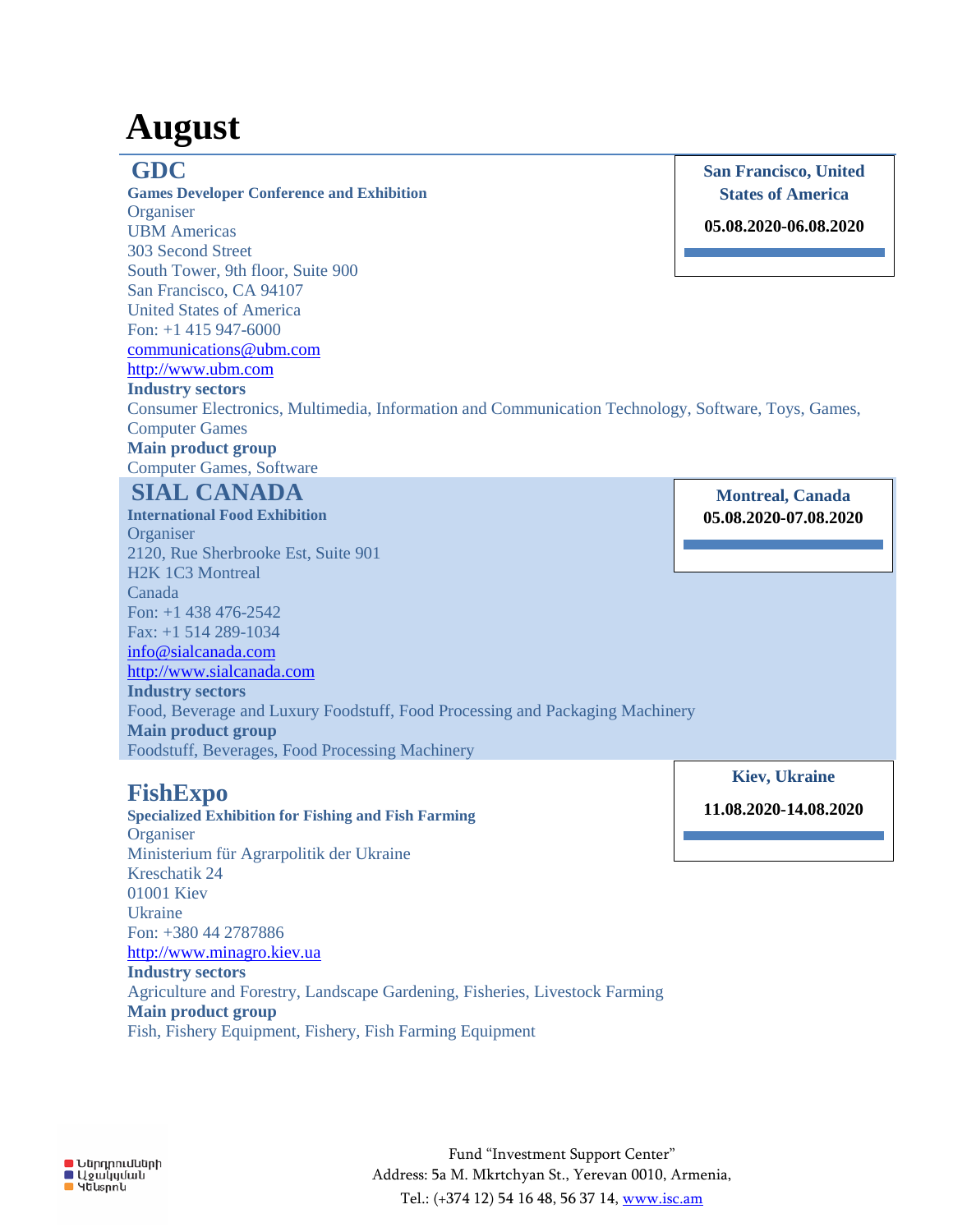## **AGRO International Agroindustrial Exhibition**

#### **Organiser**

Ministerium für Agrarpolitik der Ukraine Kreschatik 24 01001 Kiev Ukraine Fon: +380 44 2787886

[http://www.minagro.kiev.ua](http://www.minagro.kiev.ua/)

#### **Industry sectors**

Agriculture and Forestry, Landscape Gardening, Fisheries, Livestock Farming

#### **Main product group**

Agricultural Machinery, Agricultural Implements, Poultry-farming, Plant Protection, Harvesting Machines, Forestry, Fishery, Seeds, Nursery Products, Wine, Beverages, Agrotechnology, Agricultural Chemicals, Veterinary Equipment, Cut Flowers, Fertilizer, Green Houses, Pig-breeding, Cattle Breeding, Beekeeping, Fish Farming Equipment, Plants, Irrigation Plants, Cereals, Feeding Stuff Storage, Feeding Stuff, Foodstuff, Animal Supplies, Live Animals, Keeping Pets, Veterinary Medicines, Horse-breeding, Professional Literature, Plant Production

## **CIHF**

**China International Hardware Fair Organiser** Beijing Jinyi Youlian Exhibition Co., Ltd. 9th Floor,Fortune West Plaza,58 Caihuying, Fengtai District Beijing 100054 China, People's Republic Fon: +86 10 63356966 Fax: +86 10 63356950

<http://www.hardware-fair.com/>

**Industry sectors** Hardware, Tools

#### **Main product group**

Tools, Electric Tools, Welding Equipment, Generators, Compressors, Valves and Fittings, Pumps, Sanitary Technology, Pneumatic

#### **HKTDC Food Expo**

**Trade fair cosumer goods Organiser** Messe Frankfurt Exhibition GmbH Ludwig-Erhard-Anlage 1 60327 Frankfurt on the Main **Germany** Fon: +49 69 7575-0 Fax: +49 69 7575-6433 [info@messefrankfurt.com](mailto:info@messefrankfurt.com) [http://www.messefrankfurt.com](http://www.messefrankfurt.com/) **Industry sector** Food, Beverage and Luxury Foodstuff **Main product group** Bakery Products, Dairy Products, Sweets, Beverages, Fruit Juices, Wine, Foodstuff, Fruits, Vegetables, Preserves, Fish, Tinned marinated Fish, Seafood Lifestyle Accessories, Decorative China, Souvenirs, Licensed Articles, Party Items, Garden Furniture, Sweets, Tea, Sustainable producing companies

**Hong Kong, Hong Kong, China SAR 13.08.2020-17.08.2020**

**Shanghai, China, People's Republic**

**12.08.2020-14.08.2020**

#### **11.08.2020-14.08.2020**

**Kiev, Ukraine**

**O** Ներդրումների ■ Sannmadd<br>■ Yewyydwu<br>■ Yausnnu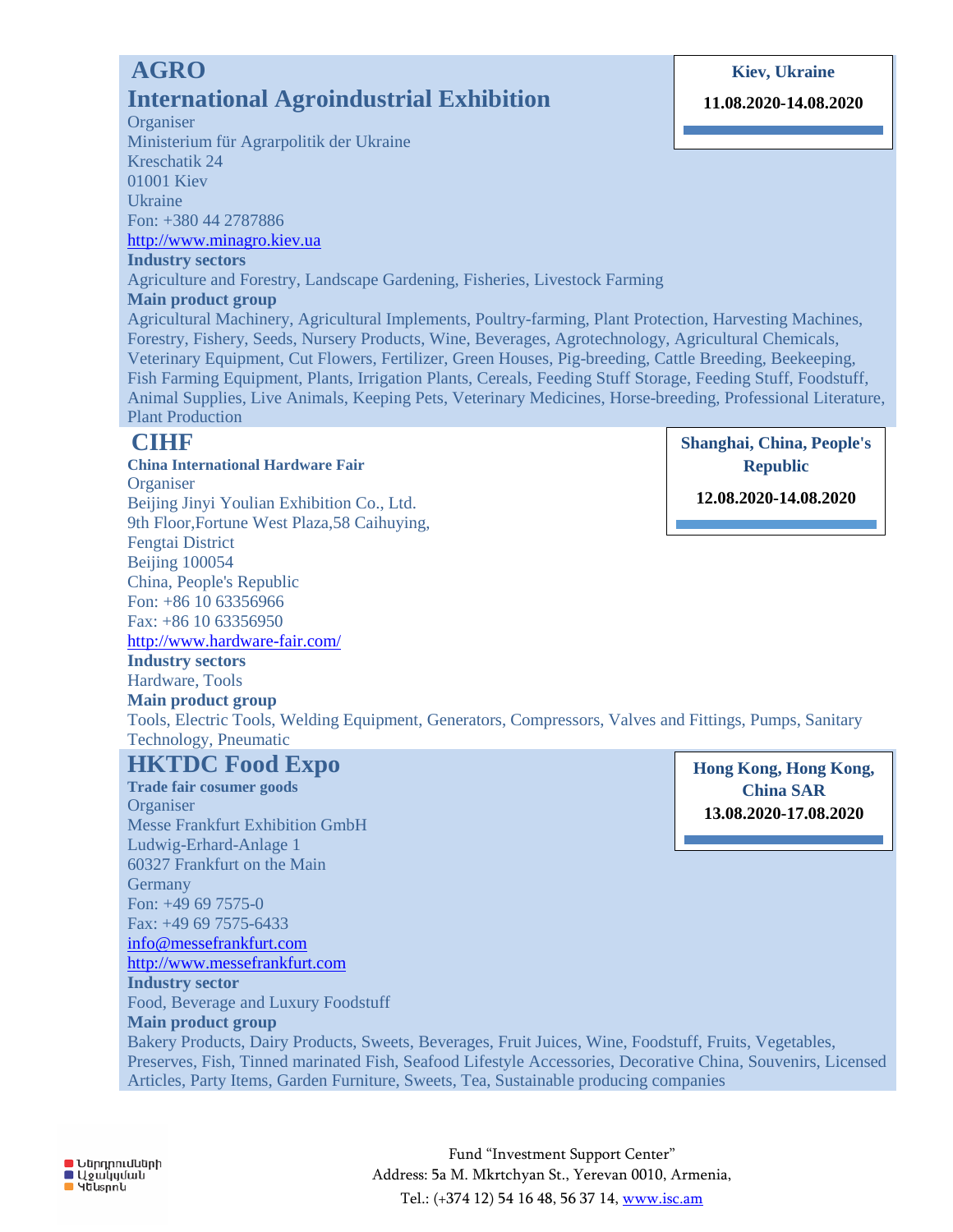## **Interwine China**

**Organiser** Interwine China Rm 206 Yinye International Building, No.865, Guangzhou AV.S. Haizhu District Guangzhou China, People's Republic media@interwine.org [http://www.interwine.org](http://www.interwine.org/)

**Industry sectors** Food, Beverage and Luxury Foodstuff **Main product group** Wine, Spirits, Accessories

## **HORTICO**

**Fruit and Vegetable Horticultural Exhibition Organiser** V-Trade Kiallitasok Kft. Füredi u. 76 4032 Debrecen Hungary Fon: +36 52 436-011 Fax: +36 52 436-012 [vtrade@vtrade.hu](mailto:vtrade@vtrade.hu) [http://www.vtrade.hu](http://www.vtrade.hu/) **Industry sector** Food, Beverage and Luxury Foodstuff, Agriculture and Forestry, Landscape Gardening, Fisheries, Livestock

Farming

#### **Main product group**

Fruits, Vegetables, Horticulture, Seeds, Wine Growing Technology, Spices, Plant Production, Agriculture, Agricultural Machinery, Agricultural Implements, Vegetable Processing, Vegetable Cultivation, Fruit Cultivation, Plant Protection, Fertilizer Technology, Irrigation Plants, Harvesting Machines, Food Processing Machinery, Sorting Machines, Storage Technology, Refrigeration, Cereal and Seed Processing Machines

### **KABO**

**International Footwear and Leatherware Fair Organiser** Trade Fairs Brno/Veletrhy Brno, a.s. Vystaviste 405/1 603 00 Brno Czechia Fon: +420 5 4115-1111 Fax: +420 5 4115-3070 [info@bvv.cz](mailto:info@bvv.cz) [http://www.bvv.cz](http://www.bvv.cz/) **Industry sectors** Leather, Leather Goods, Shoes **Main product group** Footwear, Leatherwear, Leather, Accessories, Leather Auxiliaries, Materials, Components **EURO SHOES premier collection Fruit and Vegetable Horticultural Exhibition 22.08.2020-24.08.2020**

**Guangzhou**

**China, People's Republic**

**14.08.2020-16.08.2020**

**Debrecen, Hungary 18.08.2020-21.08.2020**

**O** Ներդրումների **U**gwyydwu ■ Huspnu

**Organiser** 

Gärtnerstr. 26

FMP Fashion Messe Pirmasens GmbH

Fund "Investment Support Center" Address: 5a M. Mkrtchyan St., Yerevan 0010, Armenia, Tel.: (+374 12) 54 16 48, 56 37 14, www.isc.am

**Moscow, Russia 25.08.2020-28.08.2020**

**Brno, Czechia**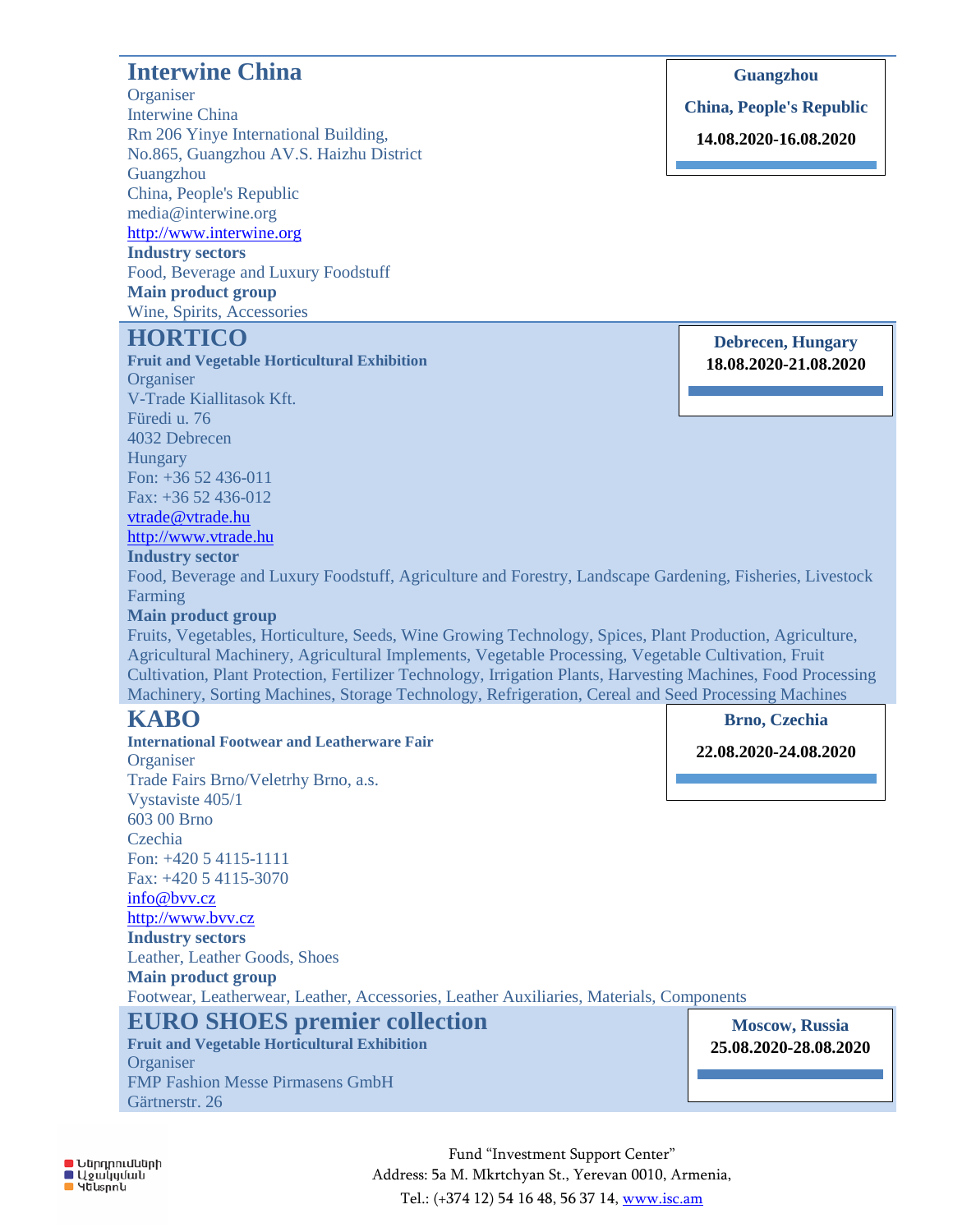66953 Pirmasens **Germany** Fon: +49 6331 5322-99 **Industry sector** Leather, Leather Goods, Shoes **Main product group** Ladies' Shoes, Men's Shoes, Children's Shoes, Bags, Care Products

## **September**

## **Food Industry / Prodmash.Holod.Upak**

**International Trade Show for Food and Food Processing Organiser** MinskExpo 65, Timiryazev Str. 220035 Minsk Belarus Fon: +375 17 226-9858 Fax: +375 17 226-9936 [expo@minskexpo.com](mailto:expo@minskexpo.com) [http://www.minskexpo.com](http://www.minskexpo.com/) **Industry sectors**

Food Processing and Packaging Machinery

**Main product group** Food Processing Machinery, Food Processing Technology, Basic Materials, Storage Technology, Transport, Refrigeration, Labels, Packaging Technology, Food Ingredients, Victuals/Groceries, Beverages, Foodstuff

## **SALMED**

## **International Medical Fair**

**Organiser** Grupa MTP ul. Glogowska 14 60-734 Poznan Poland Fon: +48 61 869-2000 Fax: +48 61 869-2999

#### [info@grupamtp.pl](mailto:info@grupamtp.pl)

<https://www.mtp.pl/pl/>

#### **Industry sector**

Medical Engineering, Health, Pharmaceuticals, Care

#### **Main product group**

Medical Appliances, Technical Medical Equipment, Laboratory Equipment, Furniture, Laboratory Apparatus, Rehabilitation Equipment, Physiotherapy, Medicinal Baths, Rescue Equipment, Emergency Appliances, Detergents

## **CIBUS**

**International Food Exhibition Organiser** Mesago Messe Frankfurt GmbH Rotebühlstr. 83-85

**Poznan, Poland 01.09.2020-03.09.2020**

**Minsk, Belarus** 

**01.09.2020-05.09.2020**

**Parma, Italy**

**01.09.2020-04.09.2020**

**O** Ներդրումների ■ Sannmadd<br>■ Yewyydwu<br>■ Yausnnu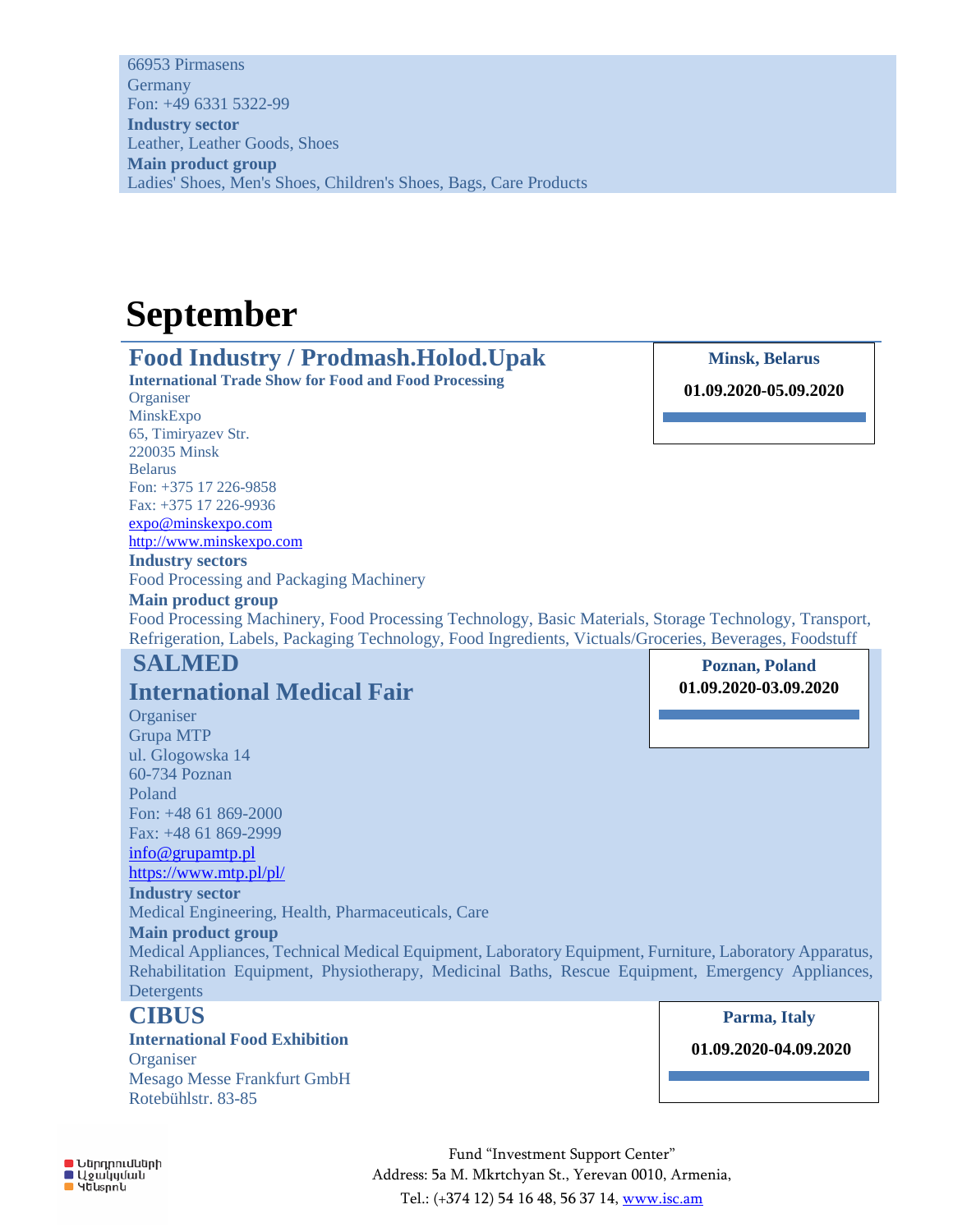70178 Stuttgart **Germany** Fon: +49 711 61946-0 Fax: +49 711 61946-91 [info@mesago.com](mailto:info@mesago.com) [http://www.mesago.com](http://www.mesago.com/) **Industry sectors** Food, Beverage and Luxury Foodstuff **Main product group** Foodstuff, Luxury Foodstuff, Beverages, Catering, Catering Trade/Gastronomy, Sweets **InterFood St. Petersburg St. Petersburg, Russia**

#### **International exhibition of food products & drinks Organiser** MVK 4A, Konnogvardeiskiy Boulevard 190000 St. Petersburg Russia Fon: +7 812 3806000 Fax: +7 812 3806001

**02.09.2020-03.09.2020**

## [spb@mvk.ru](mailto:spb@mvk.ru)

[http://www.mvk.ru](http://www.mvk.ru/)  **Industry sectors**

Food, Beverage and Luxury Foodstuff, Food Processing and Packaging Machinery **Main product group** Foodstuff, Spirits, Beverages, Sweets, Meat Products, Poultry, Fish, Seafood, Salad Oil, Deep-frozen Food Products, Preserves, Dairy Products, Milk Products, Icecream, Fruits, Vegetables, Babies Food

## **BIJORHCA PARIS**

#### **The international fine & fashion jewellery, watches and technical industries show Organiser** Reed Expositions France (Siége Social) 52/54, quai de Dion-Bouton 92806 Puteaux France Fon: +33 1 4756-5000 Fax: +33 1 4756-1440 [info@reedexpo.fr](mailto:info@reedexpo.fr) [http://www.reedexpo.fr](http://www.reedexpo.fr/)  **Industry sectors** Gifts, Watches & Clocks, Jewelry, Crafts, Special Occasion Party Items **Main product group** Fashion Jewellery, Fashion Accessories, Silver Jewellery, Goldware, Jewellery **MOMAD International Exhibition of Textiles, Footwear and Accessories**  IFEMA Institucion Ferial de Madrid Avda. del Partenón, 5 **04.09.2020-07.09.2020**

28042 Madrid Spain Fon: +34 91 722-3000 Fax: +34 91 722-5801 [lineaifema@ifema.es](mailto:lineaifema@ifema.es) [http://www.ifema.es](http://www.ifema.es/) 

**Barcelona, Spain Madrid, Spain**

**Paris, France**

**19.11.2020-21.11.2020 04.09.2020-06.09.2020**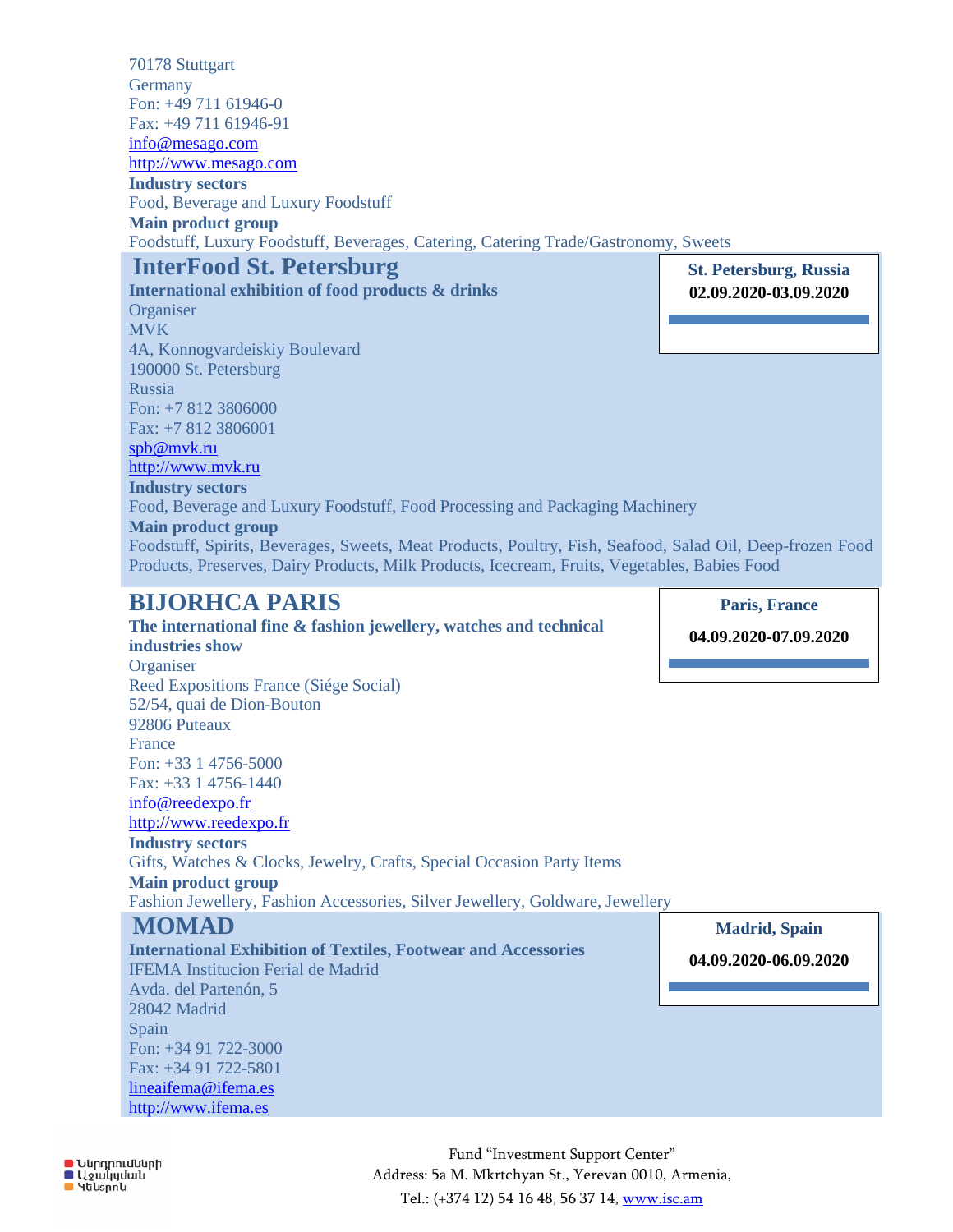#### **Industry sectors**

Clothing, Fashion, Accessories, Leather, Leather Goods, Shoes **Main product group** Apparel (Garment), Fashion Accessories, Leather Goods, Footwear, Ladies' Wear, Menswear, Lingerie, Leatherwear, Fur Clothing

#### **CEEC**

#### **Clean Energy Expo China**

**Organiser** Beijing Tiger Exhibition Co., Ltd Rm 337, 4/F, Hall 1, CIEC No. 6 East Beisanhuan Rd., Chaoyang Distr. Beijing China, People's Republic Fon: +86 10 84600-657 Fax: +86 10 84600-659

## [info@tigerzl.com](mailto:info@tigerzl.com)

#### **Industry sectors**

**Hangzhou, China, People's Republic** 

**04.09.2020-06.09.2020**

**Offenbach/Main,**

Energy, Environment and Climate Protection, Vehicles (Cars, Commercial Vehicles, Motorcycles, Caravans, Parts and Accessories)

#### **Main product group**

Renewable energies, Solar Power Equipment, Photovoltaic conversion, Biomass, Biogas, Wind energy, Windmill Generation Plants, Power Plants, Waste Utilization, bioenergy, Electric Vehicles, Energy Generation, Batteries, Energy Storage, Energy Transformation, Energy Management, Energy Supply, Energy Distribution, solarwarmth, Heating Technology, Air Conditioning, Components, Accessories, Basic Materials, Research and Development

### **ILM Summer Styles**

**International Leather Goods Fair**  Organiser Messe Offenbach GmbH Kaiserstr. 108-112 63065 Offenbach/Main **Germany** Fon: +49 69 829755-0 Fax: +49 69 829755-60 [info@messe-offenbach.de](mailto:info@messe-offenbach.de) [http://www.messe-offenbach.de](http://www.messe-offenbach.de/)  **Industry sector** Leather, Leather Goods, Shoes, Clothing, Fashion, Accessories **Main product group** Handbags, Small Leathergoods, Leather Goods, Accessories, Suitcases, Travel-Goods **Germany 05.09.2020-07.09.2020**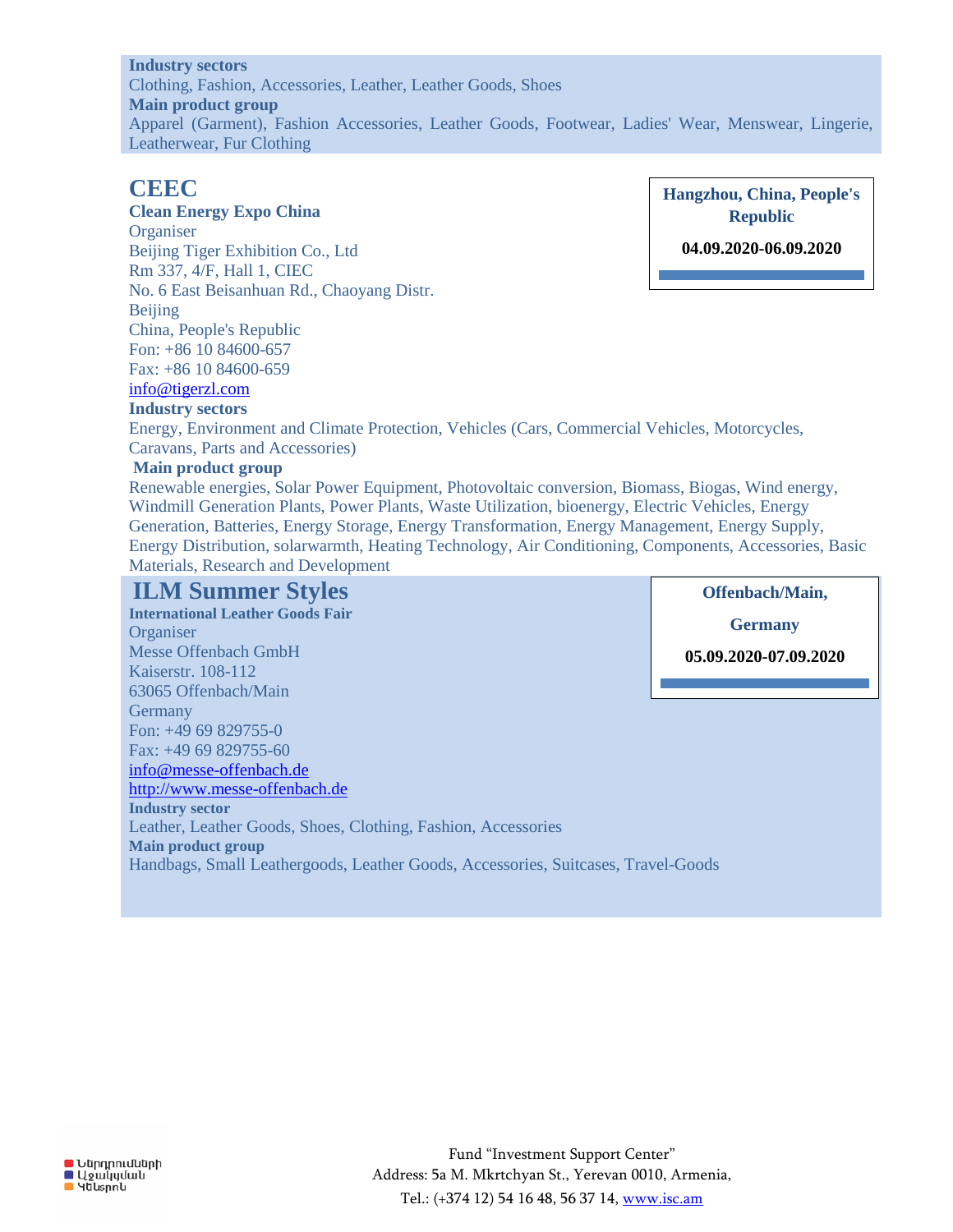## **bauma CTT RUSSIA**

**International Trade Fair for Construction Equipment and Technologies Organiser** Messe Muenchen Rus LLC 71b, Dmitrovskoe shosse, business center '7 ONE', office 605, 127238 Moscow Russia [info@mm-rus.com](mailto:info@mm-rus.com)  **Industry sectors**

**Moscow, Russia 08.09.2020-11.09.2020**

i.

## Construction Technology, Materials and Equipment, Interior Fittings

**Main product group**

Building Equipment, Building Machines, Building Materials, Building Parts, Building Technology, Building Systems, Machines for Building Materials, Tunnel Construction, Construction Vehicles, Building Utensils, Road Construction Machinery, Accessories, Mining Machines, Drilling Technology

| <b>MosShoes (Autumn)</b>                                                                           | <b>Moscow, Russia</b> |
|----------------------------------------------------------------------------------------------------|-----------------------|
| International Specialized Exhibition for Footwear, Bags and                                        | 08.09.2020-11.09.2020 |
| <b>Accessories</b>                                                                                 |                       |
| Organiser                                                                                          |                       |
| 'MosShoes'                                                                                         |                       |
| Profsoyuznaya Street, 3 Office 440                                                                 |                       |
| 117036 Moscow                                                                                      |                       |
| Russia                                                                                             |                       |
| Fon: $+7$ 499 124-7765                                                                             |                       |
| Fax: +7 499 124-6010                                                                               |                       |
| info@mosshoes.com                                                                                  |                       |
| http://www.mosshoes.com                                                                            |                       |
| <b>Industry sector</b>                                                                             |                       |
|                                                                                                    |                       |
| Leather, Leather Goods, Shoes                                                                      |                       |
| <b>Main product group</b>                                                                          |                       |
| Ladies' Shoes, Men's Shoes, Children's Shoes, Sports Shoes, Shoe Decoration, Leather, Accessories, |                       |
| Components                                                                                         |                       |
| <b>InProdMash Ukraine</b>                                                                          | <b>Kiev, Ukraine</b>  |
| <b>International Specialized Trade Fair of Equipment and Technologies</b>                          |                       |
| for Food Processing Industry                                                                       | 08.09.2020-10.09.2020 |
| Organiser                                                                                          |                       |
| <b>ACCO</b> International                                                                          |                       |
| 40-b, Peremogy Av.                                                                                 |                       |
| 03680 Kiev                                                                                         |                       |
| <b>Ukraine</b>                                                                                     |                       |
| Fon: +380 44 4563804                                                                               |                       |
| Fax: +380 44 4563804                                                                               |                       |

[http://www.acco.ua](http://www.acco.ua/) **Industry sectors**

Food Processing and Packaging Machinery **Main product group** Food Processing Technology, Food Processing Machinery, Refrigeration, Transport, Logistics, Packaging **Technology**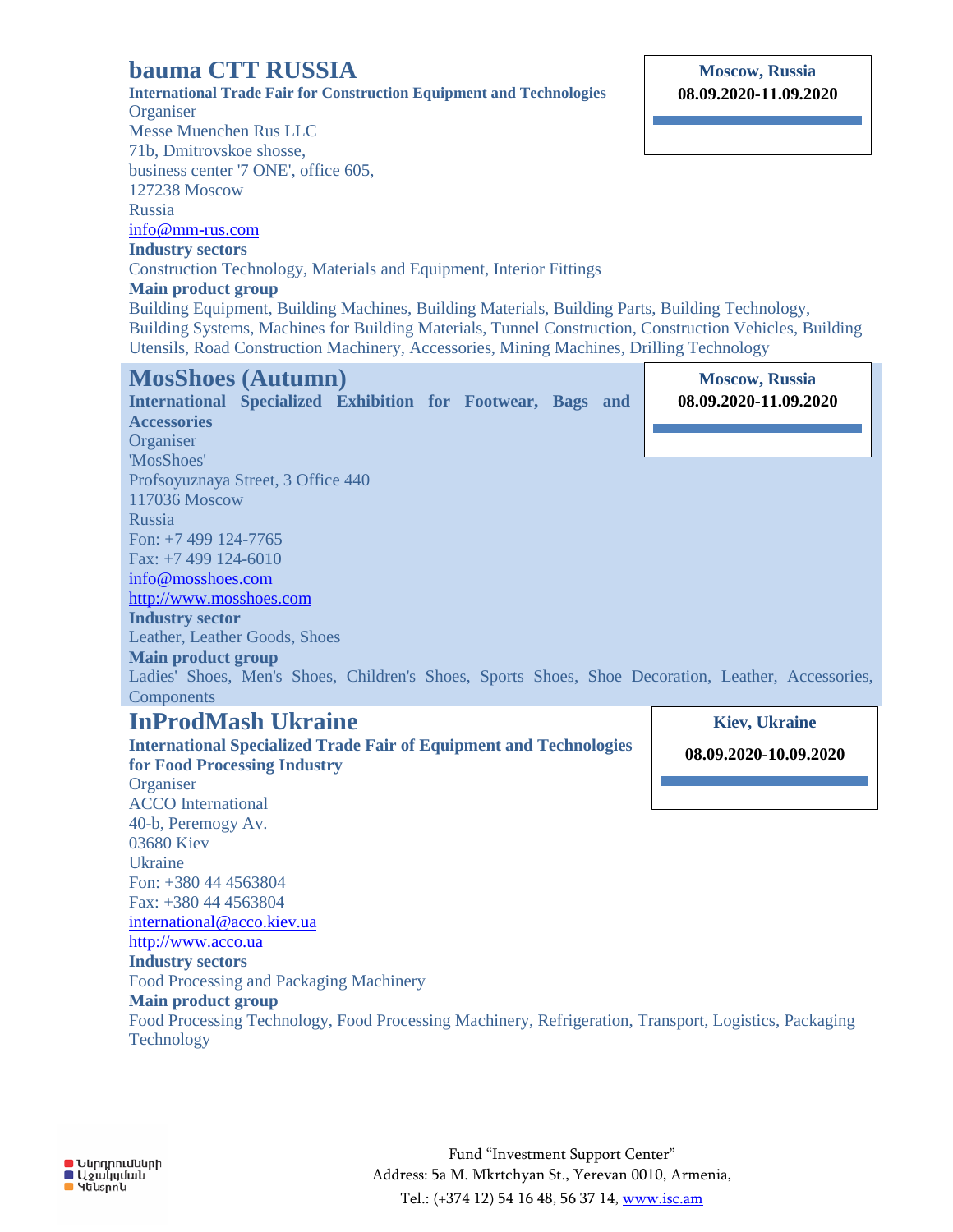| <b>MACFRUT</b>                                                                                                                                                                             | <b>Rimini</b> , Italy     |
|--------------------------------------------------------------------------------------------------------------------------------------------------------------------------------------------|---------------------------|
| <b>International Show of Fruit and Vegetables Technologies</b>                                                                                                                             | 08.09.2020-10.09.2020     |
| Organiser                                                                                                                                                                                  |                           |
| Cesena Fiera S.p.A.                                                                                                                                                                        |                           |
| Via Dismano, 3845                                                                                                                                                                          |                           |
| 47020 Cesena                                                                                                                                                                               |                           |
| Italy                                                                                                                                                                                      |                           |
| Fon: +39 0547 317435                                                                                                                                                                       |                           |
| Fax: +39 0547 318431                                                                                                                                                                       |                           |
| info@cesenafiera.com                                                                                                                                                                       |                           |
| http://www.cesenafiera.com                                                                                                                                                                 |                           |
| <b>Industry sector</b>                                                                                                                                                                     |                           |
| Food Processing and Packaging Machinery                                                                                                                                                    |                           |
| <b>Main product group</b>                                                                                                                                                                  |                           |
| Storage Technology, Refrigeration, Preservatives, Seeds, Plant Protection, Harvesting Machines, Fruit<br>Cultivation, Vegetable Cultivation, Vegetable Processing, Fruit Processing, Trade |                           |
| <b>WATCHES AND JEWELLERY</b>                                                                                                                                                               | Prague, Czechia           |
|                                                                                                                                                                                            |                           |
| <b>International Specialized Exhibition of Clocks, Watches and Golden</b><br>and Silver Jewellery                                                                                          | 10.09.2020-12.09.2020     |
| ABF, a.s.                                                                                                                                                                                  |                           |
| <b>Business Centrum Rosmarin</b>                                                                                                                                                           |                           |
| Delnicka 12, Holesovice                                                                                                                                                                    |                           |
| Praha 7                                                                                                                                                                                    |                           |
| Czechia                                                                                                                                                                                    |                           |
| Fon: +420 2 228911-11                                                                                                                                                                      |                           |
| Fax: +420 2 228911-99                                                                                                                                                                      |                           |
| veletrhy@abf.cz                                                                                                                                                                            |                           |
| http://www.abf.cz                                                                                                                                                                          |                           |
| <b>Industry sector</b>                                                                                                                                                                     |                           |
| Gifts, Watches & Clocks, Jewelry, Crafts, Special Occasion Party Items                                                                                                                     |                           |
| <b>Main product group</b>                                                                                                                                                                  |                           |
| Jewellery, Watches, Precious Stones, Semi Precious Stones, Precious Metals, Pearls, Antiques                                                                                               |                           |
|                                                                                                                                                                                            |                           |
|                                                                                                                                                                                            |                           |
| The Hotel Show - Dubai (part of Middle East                                                                                                                                                | <b>Dubai, United Arab</b> |
|                                                                                                                                                                                            | <b>Emirates</b>           |
| <b>Design &amp; Hospitality Week</b> )                                                                                                                                                     |                           |
| Interior Design & Lighting, Operating Equipment & Supply,                                                                                                                                  | 14.09.2020-16.09.2020     |
| <b>HORECA, Technology, Sustainability, Facilities Management,</b>                                                                                                                          |                           |
| Retail & Franchise, Career & Training For the Middleast                                                                                                                                    |                           |
|                                                                                                                                                                                            |                           |
|                                                                                                                                                                                            |                           |
|                                                                                                                                                                                            |                           |
|                                                                                                                                                                                            |                           |
| <b>Hospitality Industry (Hotels)</b><br>Organiser<br>dmg:: events Middle East<br>Suite 502-509, The Palladium, Cluster C,<br><b>Jumeirah Lakes Tower</b>                                   |                           |
| Dubai                                                                                                                                                                                      |                           |
| <b>United Arab Emirates</b>                                                                                                                                                                |                           |
| Fon: $+971$ 4 43803-55                                                                                                                                                                     |                           |
| Fax: +971 4 43803-56                                                                                                                                                                       |                           |
| dmgdubai@dmgeventsme.com                                                                                                                                                                   |                           |
| http://www.dmgevents.com                                                                                                                                                                   |                           |
|                                                                                                                                                                                            |                           |
| <b>Industry sector</b><br>Hotel and Catering, Shop Fittings                                                                                                                                |                           |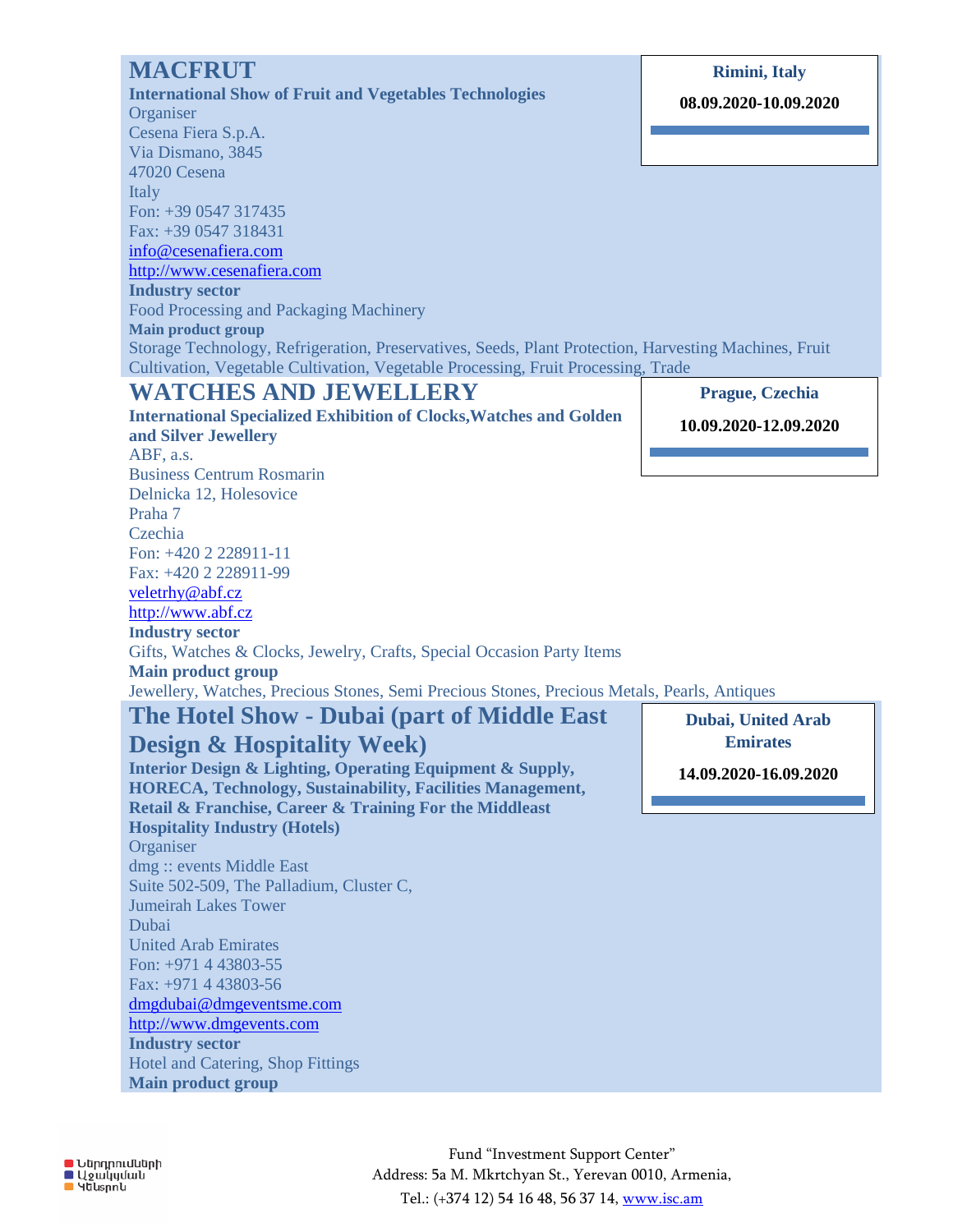Hotel Equipment, Hotel Furnishings, Restaurant Equipment, Restaurant Furnishings, Technologies, Textiles, Floor Coverings, Wall Coverings, Ceiling Panelling, Wallpaper, Paints, Bedding, Furniture, Electrical Engineering, Lighting Technology, Air Conditioning, architecture, Wellness, Swimming Pool Equipment and Accessories, Bathroom Furniture, Bedroom Suites, Special-Purpose Clothing, Security Systems, Audio-Visual Technology, Cleaning Machines, Outdoor Catering, Accessories, Lighting Fittings, Home Textiles, Cooking Utensils, Wall to Wall Carpeting, Curtains, Mattresses, Furnishings, Art, Tents, Awnings, Fitness Apparatus, Cutlery, Refrigeration, Cleaning Technology, Telecommunication, Services, Facility Management, Franchising

## **MEDTEC China**

**The exhibition dedicated to medical device design & manufacturing International Specialized Trade Fair of Equipment and Technologies for Food Processing Industry**

**Organiser** Informa Markets 2901 28th St Ste 100 Santa Monica, CA 90405-2975 United States of America Fon: +1 310 4454200 Fax: +1 310 4454299 [informamarkets@informa.com](mailto:informamarkets@informa.com)

[https://www.informamarkets.com](https://www.informamarkets.com/)

## **Industry sectors**

Medical Engineering, Health, Pharmaceuticals, Care

#### **Main product group**

Technical Medical Equipment, Ancillaries, Pumps, Filter, Membranes Technology, Electronic Components, Laser Technology, Packaging Technology, Sterile Technology, Plastic Technology, Basic Materials, Factory Automation, Services

## **Heimtextil Russia**

**International Trade Fair for Interior Furnishings and Home Textiles Organiser** OOO Messe Frankfurt RUS Leningradsky Prospekt 39 A, building 80 125167 Moscow Russia Fon: +7 495 64987-75

Fax: +7 495 64987-85

[info@messefrankfurt.ru](mailto:info@messefrankfurt.ru)

[http://www.messefrankfurt.ru](http://www.messefrankfurt.ru/)

**Industry sector**

Textiles (Clothing and Home Textiles, Technical Textiles), Furniture, Interior Design **Main product group**

Wall to Wall Carpeting, Carpets, Wallpaper, Curtains, Sun Blinds, Upholstery Fabrics, Table Linen, Bed Linen, Bathroom Articles, Bathroom Textiles

**Republic 14.09.2020-16.09.2020**

**Shanghai, China, People's** 

**Moscow, Russia 15.09.2020-17.09.2020**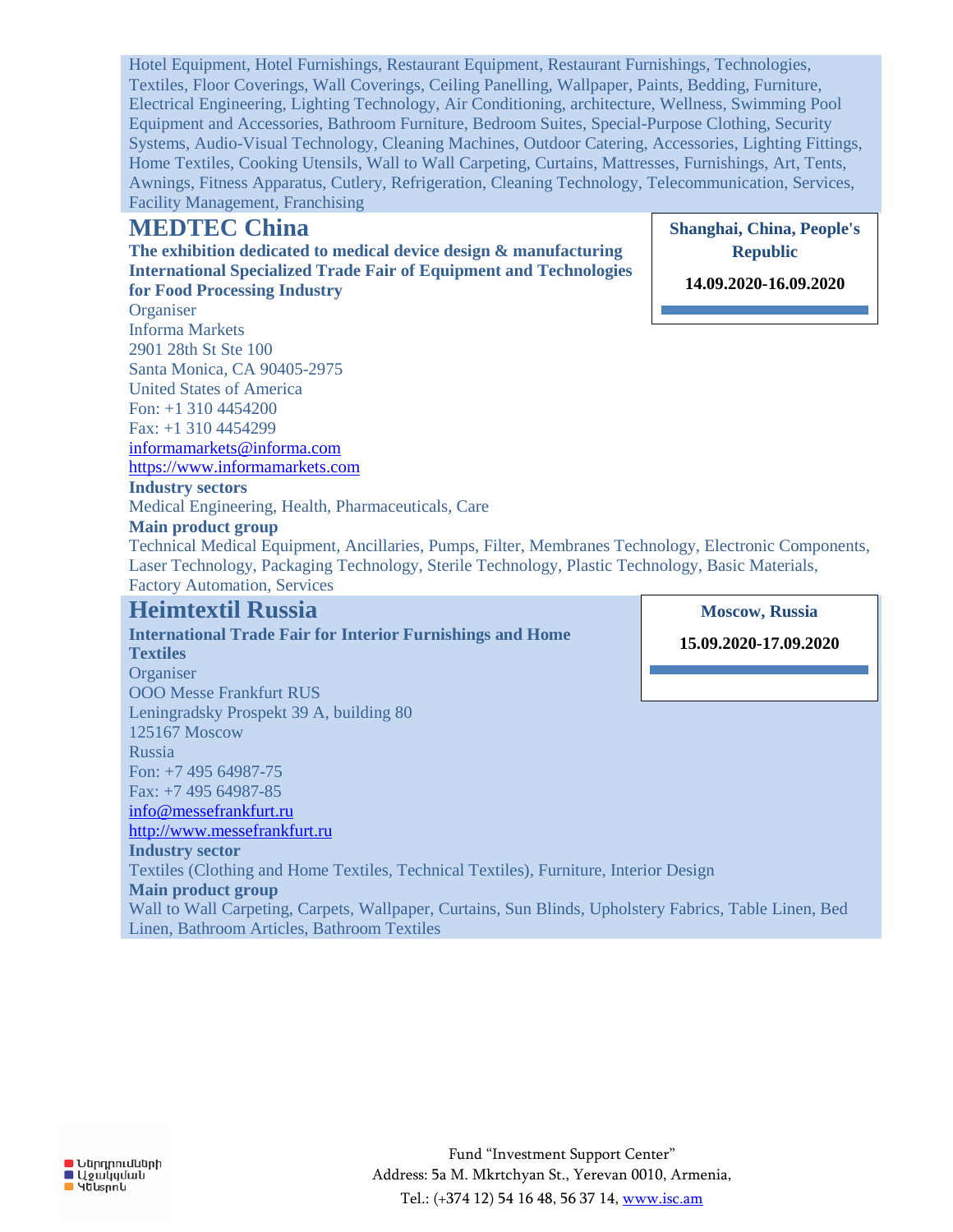## **Agro Show**

ul. Wolczanska 199 93-531 Lodz Poland

Fon: +48 42 6741-500 Fax: +48 42 6741-501 [info@targi.lodz.pl](mailto:info@targi.lodz.pl) [http://www.targi.lodz.pl](http://www.targi.lodz.pl/)

**Main product group**

**Industry sector**

**International Agricultural Exhibition Organiser** Informa Markets 2901 28th St Ste 100 Santa Monica, CA 90405-2975 United States of America Fon: +1 310 4454200 Fax: +1 310 4454299 [informamarkets@informa.com](mailto:informamarkets@informa.com) [https://www.informamarkets.com](https://www.informamarkets.com/) **Industry sectors** Agriculture and Forestry, Landscape Gardening, Fisheries, Livestock Farming **Main product group** Agriculture, Agrotechnology, Agricultural Machinery, Agricultural Implements, Vehicles, Plant Production, Harvesting Machines, Storage Technology, Cereal and Seed Processing Machines, Agricultural Chemicals, Fertilizer, Keeping Pets, Feeding Stuff, Dairy Technology, Horticulture, Vegetable Cultivation, Fruit Cultivation, Professional Literature, Insurance, Consulting **NATURA FOOD International fair of organic and traditional Food Organiser** Miedzynarodowe Targi Lódzkie Sp.z o.o. Lodz International Fair Ltd. **Poznan, Poland 17.09.2020-20.09.2020 Lodz, Poland 18.09.2020-20.09.2020**

**BEAUTY DÜSSELDORF**

Food, Beverage and Luxury Foodstuff

**Leading International Trade Fair Cosmetics, Nail, Foot, Wellness, Spa Organiser** Messe Düsseldorf GmbH Messeplatz 40474 Dusseldorf **Germany** Fon: +49 211 4560-01 Fax: +49 211 4560-668 [info@messe-duesseldorf.de](mailto:info@messe-duesseldorf.de) [http://www.messe-duesseldorf.de](http://www.messe-duesseldorf.de/) **Industry sectors** Cosmetics, Personal Hygiene, Wellness **Main product group** Cosmetics, Toilet Requisites, Pedicures, Solaria, Accessories, Services, Wellness, Perfumery, equipment, Hairdressers' Supplies, Nails/Nail-Design, Fashion Jewellery, Accessories, Manicure, Toiletries, Cosmetic Studios, podiatry, Fashion Accessories **18.09.2020-20.09.2020**

Victuals/Groceries, Foodstuff, Ecological Products, Natural Products, Manufacturing Processes

**Dusseldorf, Germany**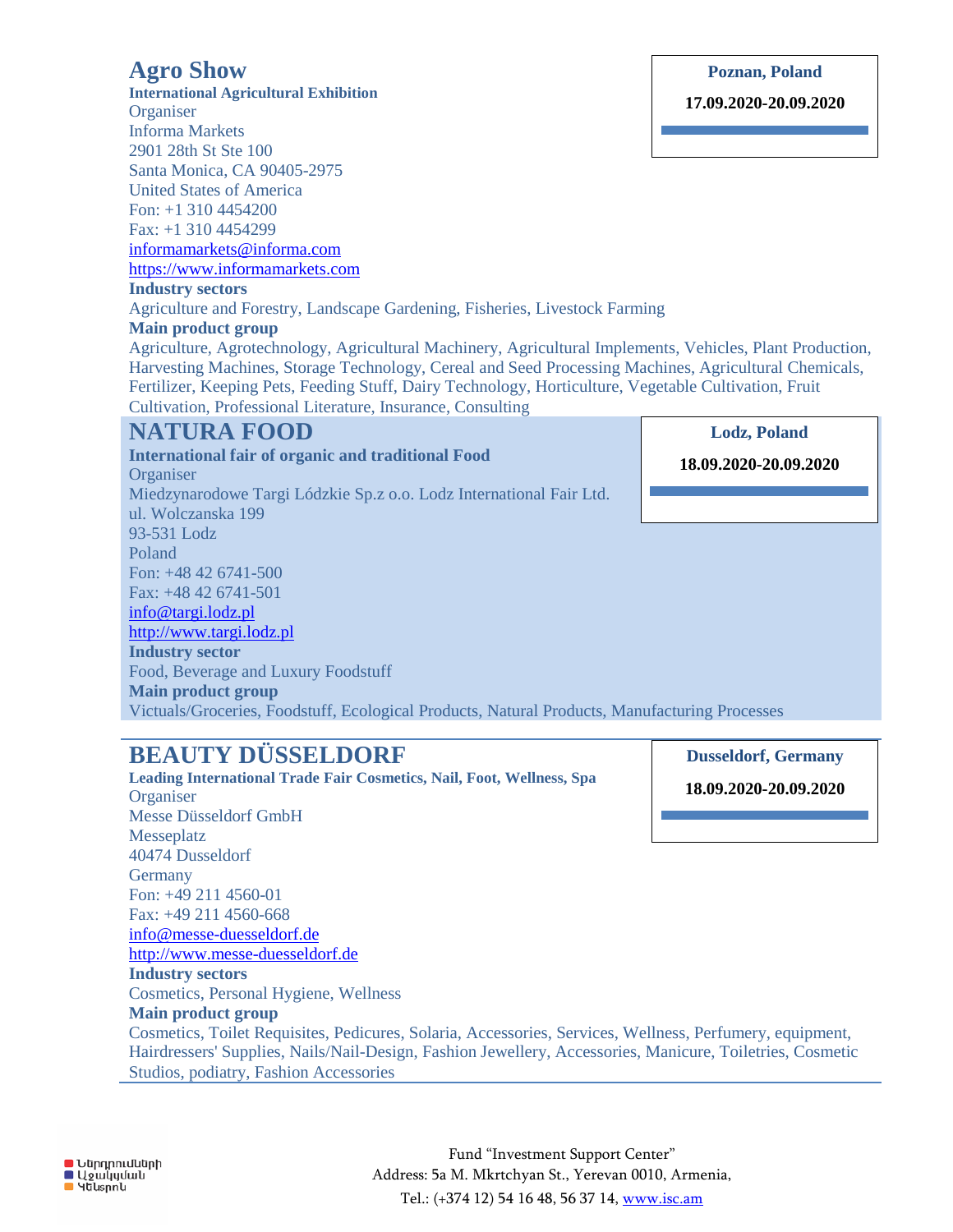## **WorldFood Moscow**

**International Food & Beverage Exhibition** Hyve Group PLC 2 Kingdom Street Paddington London W2 6JG United Kingdom of Great Britain and Northern Ireland Fon: +44 20 7596-5000 Fax: +44 20 7596-5111 [info@hyve.group](mailto:info@hyve.group) [http://www.hyve.group](http://www.hyve.group/) **Industry sector**

**Moscow, Russia**

**22.09.2020-25.09.2020**

**Cologne, Germany 23.09.2020-24.09.2020**

#### Food, Beverage and Luxury Foodstuff, Agriculture and Forestry, Landscape Gardening, Fisheries,

Livestock Farming **Main product group**

Victuals/Groceries, Meat Products, Fruits, Vegetables, Seafood, Beverages, Agricultural Products, Dairy Products, Poultry, Sweets

## **DMEXCO**

**The Meeting Place for Key Players in Digital Business, Marketing and Innovation Organiser** Koelnmesse GmbH Messeplatz 1 50679 Cologne **Germany** Fon: +49 221 821-0 Fax: +49 221 821-2574 [info@koelnmesse.de](mailto:info@koelnmesse.de) [http://www.koelnmesse.de](http://www.koelnmesse.de/) **Industry sectors** Information and Communication Technology, Software, Advertising, Marketing, Franchising **Main product group** Online Services, Marketing, Audio-Visual Technology, Multimedia, E-Commerce, Services **FOOD & DRINKS Kishinev, Moldova, Republic**

## **International Food, Drinks and Food**

**International Food & Beverage Exhibition** MOLDEXPO Centrul International de Expozitii str. Ghioceilor, 1 2008 Kishniev Moldova, Republic Fon: +373 22 810-462 Fax: +373 22 7474-20 [info@moldexpo.md](mailto:info@moldexpo.md) [http://www.moldexpo.md](http://www.moldexpo.md/) **Industry sector** Food, Beverage and Luxury Foodstuff, Food Processing and Packaging Machinery **Main product group 24.09.2020-27.09.2020**

Foodstuff, Beverages, Food Processing Machinery, Beverage Production, Filling Plants